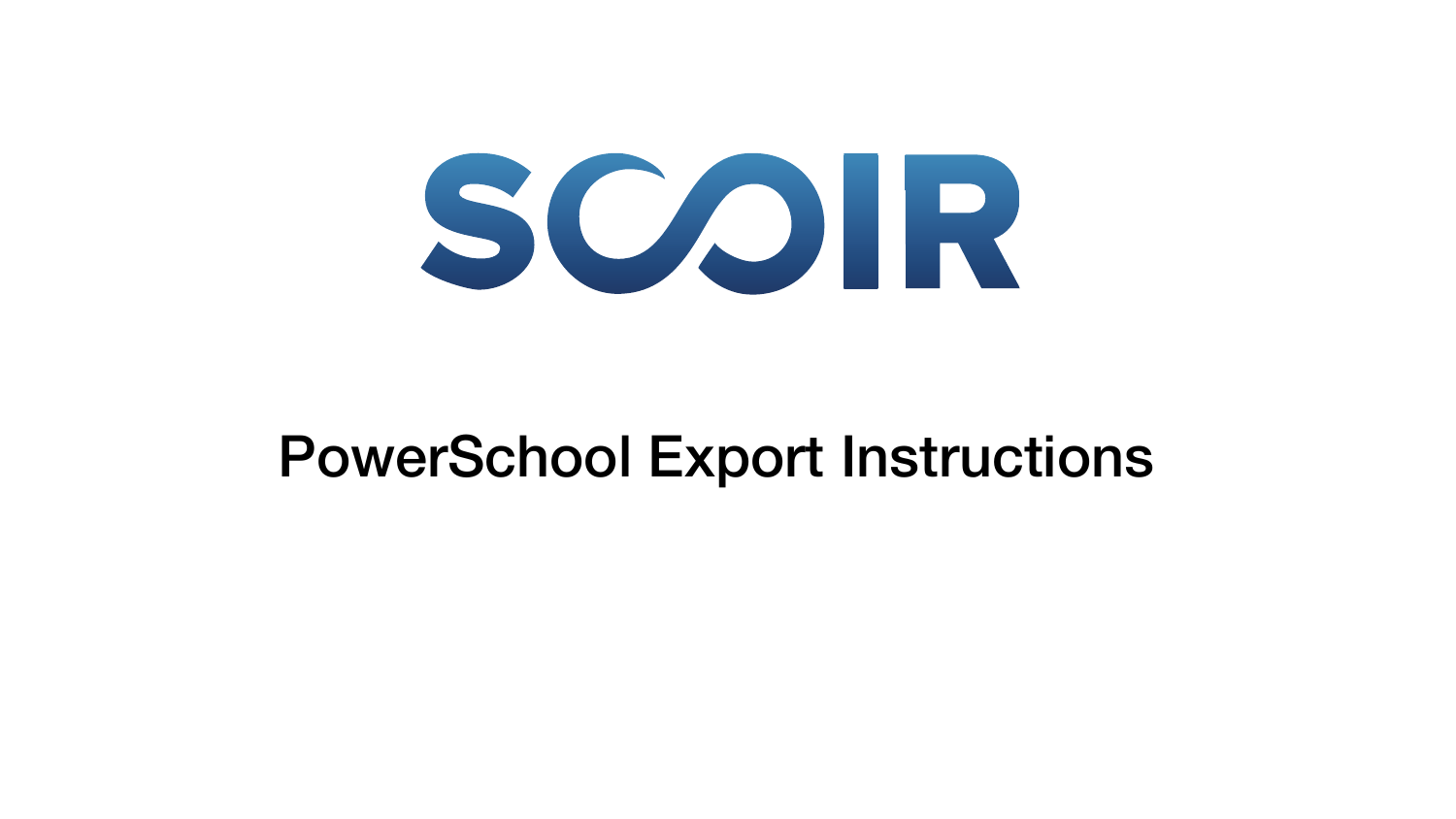**1.** As an administrator user, From the *Start Page*, select all high school students either by selecting "All" or grades "9 10 11 12".

## **Start Page**

| <b>Students</b> | Staff      | Parents                              |                                                     |  |          |                |                                     |       |
|-----------------|------------|--------------------------------------|-----------------------------------------------------|--|----------|----------------|-------------------------------------|-------|
|                 |            |                                      |                                                     |  |          |                |                                     |       |
|                 |            |                                      |                                                     |  | $\alpha$ |                | <b>Advanced</b> View Field List [?] |       |
|                 |            |                                      | A B C D E F G H I J K L M N O P Q R S T U V W X Y Z |  |          |                |                                     |       |
| 9               | 10 11 12 M | F                                    | All Stored Searches Stored Selections               |  |          |                |                                     |       |
|                 |            | <b>Current Student Selection (0)</b> |                                                     |  |          |                |                                     |       |
| 早               |            | The current selection is empty.      |                                                     |  |          |                |                                     |       |
|                 |            |                                      |                                                     |  |          | Select By Hand | Select Function $ \cdot $           | $[?]$ |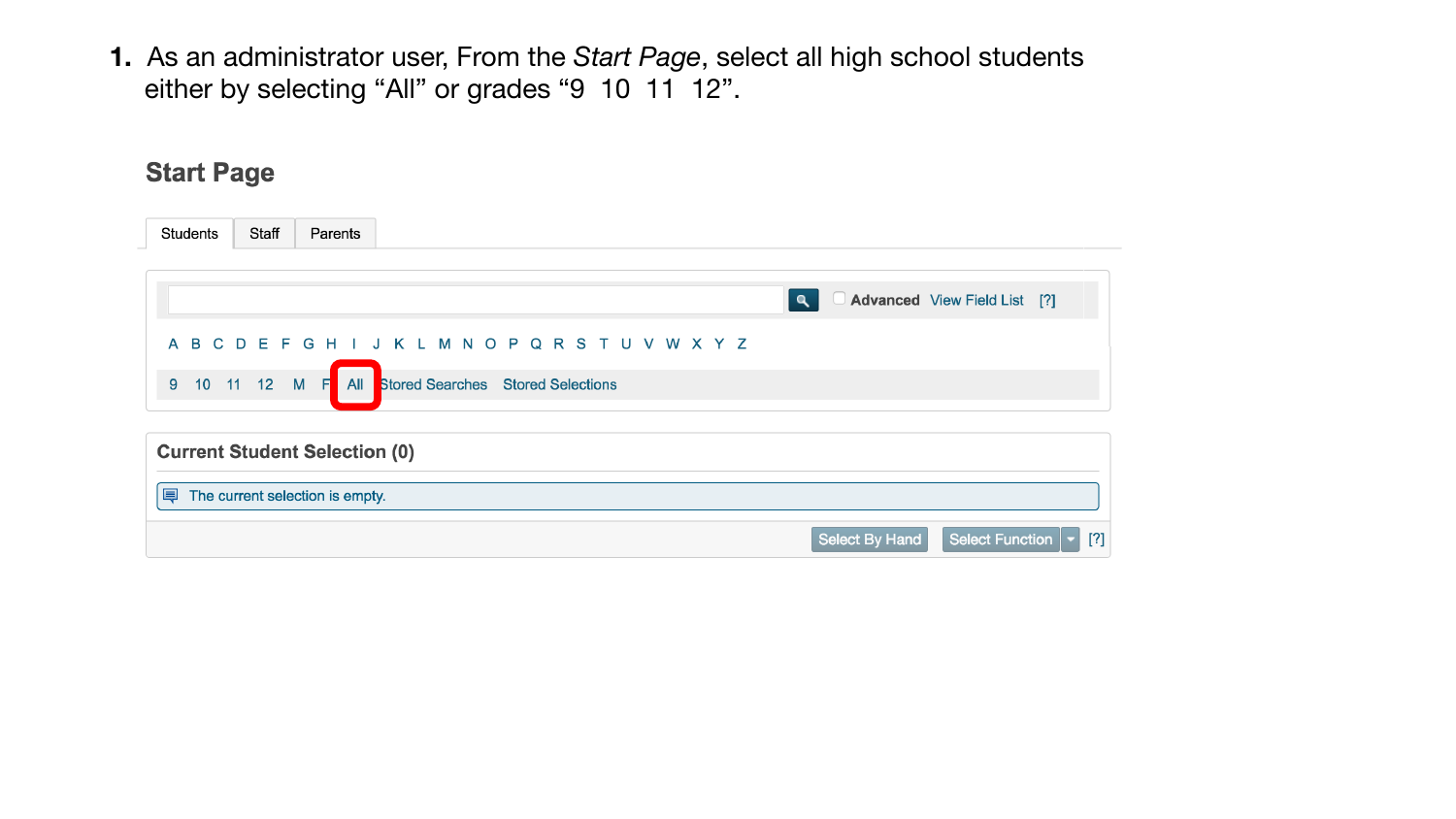**2.** Once you have selected all high school students, press the "Select Function" button to open a listing of all available group functions. Select "Quick Export".

**Start Dano** 

| Staff<br>Parents<br>Students               |                                                      |                                                                       |                                           | <b>Group Functions</b>                |
|--------------------------------------------|------------------------------------------------------|-----------------------------------------------------------------------|-------------------------------------------|---------------------------------------|
|                                            |                                                      |                                                                       |                                           | <b>Student Screens</b>                |
|                                            |                                                      |                                                                       |                                           | <b>Attendance</b>                     |
|                                            |                                                      | $\alpha$                                                              | <b>Advanced</b> View Field List [?]       | <b>Attendance Change</b>              |
|                                            | A B C D E F G H I J K L M N O P Q R S T U V W X Y Z  |                                                                       |                                           | <b>Search By Grades/Attendance</b>    |
|                                            |                                                      |                                                                       |                                           | <b>Search For Perfect Attendance</b>  |
|                                            | 9 10 11 12 M F All Stored Searches Stored Selections |                                                                       |                                           | <b>Enrollment</b>                     |
|                                            |                                                      |                                                                       |                                           | <b>Enrollment Summary</b>             |
|                                            |                                                      |                                                                       |                                           | <b>Mass Enroll Special Program</b>    |
| <b>Current Student Selection (449)</b>     |                                                      |                                                                       |                                           | <b>Re-Enroll in School</b>            |
|                                            |                                                      |                                                                       |                                           | <b>Transfer Out Of School</b>         |
| <b>Student</b>                             | <b>Student Number</b>                                | <b>Grade Level</b>                                                    | <b>Date of Birth</b>                      | <b>Export</b>                         |
| <b>Student Name</b>                        | 11987                                                | 11                                                                    | 1/1/2000                                  | <b>Export Using Template</b>          |
| <b>Student Name</b><br><b>Student Name</b> | 11654<br>12731                                       | 12                                                                    | 2/1/1999<br>3/1/2002                      | Liet Studente                         |
| <b>Student Name</b>                        | 12011                                                | 9<br>10                                                               | 4/1/2001                                  | <b>Quick Export</b>                   |
| <b>Student Name</b>                        | 12033                                                | 10                                                                    | 5/1/2001                                  | <u> E SILVANO I S</u>                 |
|                                            | <<                                                   | $\blacksquare$<br>$\overline{2}$<br>$\mathbf{3}$<br>5<br>4<br>$\,<\,$ |                                           | <b>Fee Functions</b>                  |
|                                            |                                                      |                                                                       |                                           | <b>ID/Password Assignment</b>         |
|                                            |                                                      |                                                                       | Select Function   v [2]<br>Select By Hand | <b>LDAP Directory Synchronization</b> |
|                                            |                                                      |                                                                       |                                           | <b>Mass Create Family Links</b>       |
|                                            |                                                      |                                                                       |                                           | <b>Student Field Value</b>            |
|                                            |                                                      |                                                                       |                                           | <b>Graduation</b>                     |
|                                            |                                                      |                                                                       |                                           | <b>Graduation Plan Selection</b>      |

**Graduation Progress Report** 

**Graduation Progress Report Data Capture Graduation Progress Summary**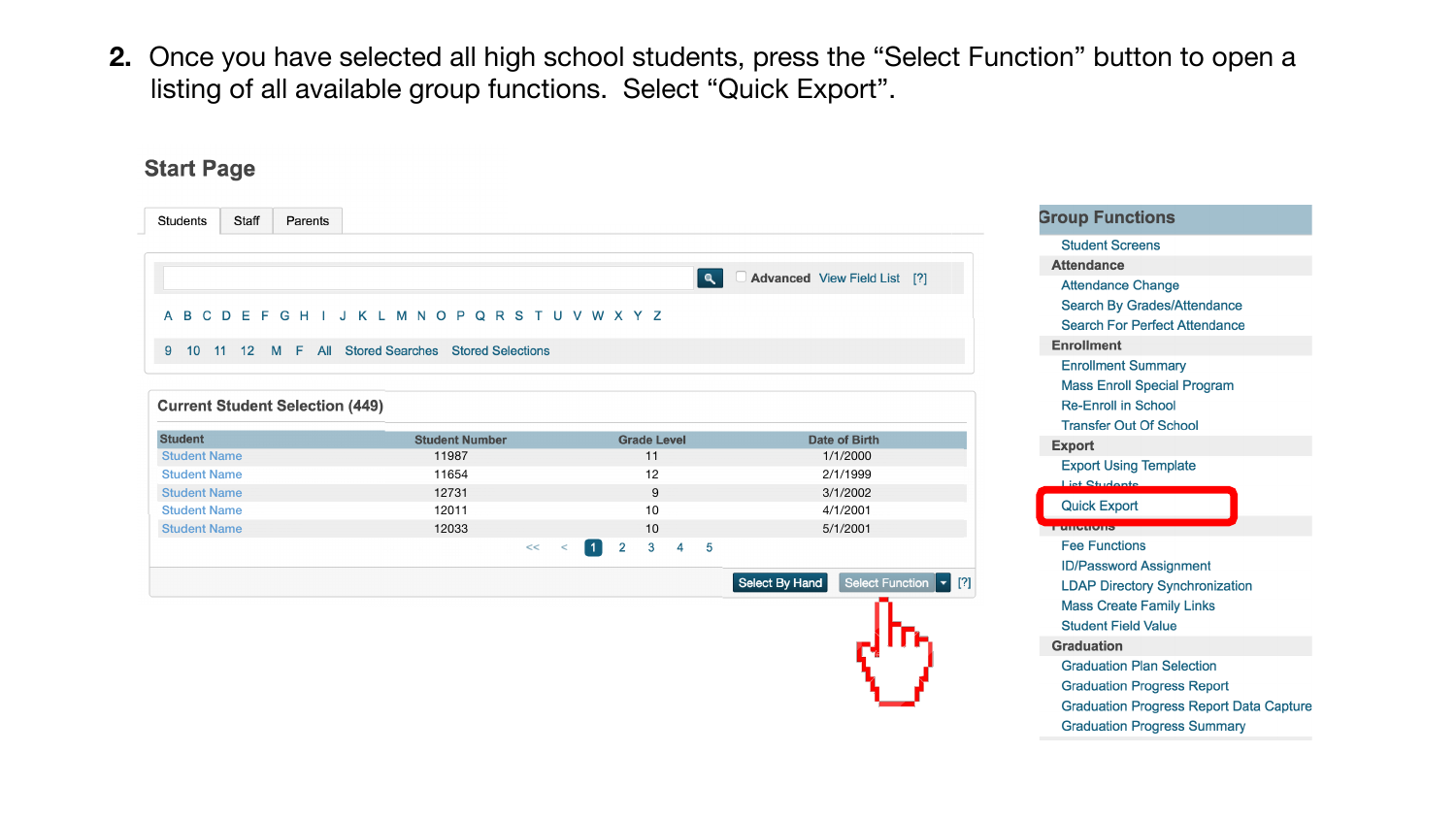**3.** To choose the appropriate data to include in your export, click "Fields" at the bottom center of the page to view all of the available fields.

### **Quick Export**

| Export the 449 selected students |                                          |  |  |  |  |
|----------------------------------|------------------------------------------|--|--|--|--|
|                                  |                                          |  |  |  |  |
| <b>Field Delimiter</b>           | $\div$<br>Tab                            |  |  |  |  |
| <b>Record Delimiter</b>          | ${\sf CR}$<br>$\left\{ \bullet \right\}$ |  |  |  |  |
| "Surround Fields"                | Column titles on 1st row                 |  |  |  |  |
| <b>Export DCID</b><br>۰          | <b>Fields</b><br>Submit                  |  |  |  |  |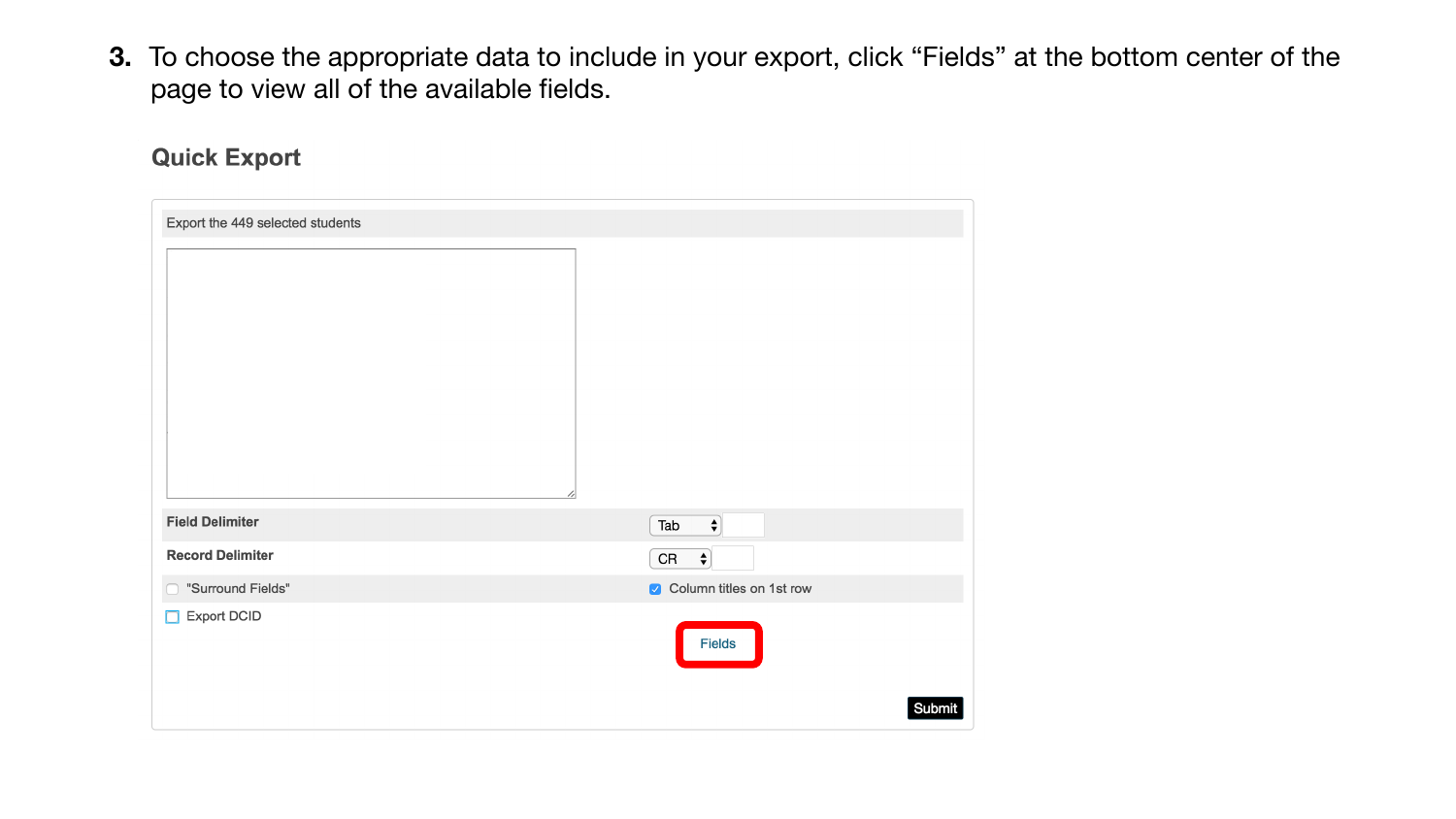**4.** Fields available and field names will vary by school. The data you want to capture is listed below. Once you have identified the relevant field, click on the field name to add it to the list of export fields. Repeat this as many times as necessary to capture all of the desired fields.

| <b>Fields</b>                             |                                                     | $\vert x \vert$                                      |
|-------------------------------------------|-----------------------------------------------------|------------------------------------------------------|
|                                           | Filter:                                             |                                                      |
| <b>Student Field Name</b>                 |                                                     |                                                      |
| 1. Activities.altar server                | 211. Student Web Password                           | 421. U StudentsUserFields.father home address        |
| 2. Activities.ambassador                  | 212. StudentCoreFields.act_composite<br>1,          | 422. U StudentsUserFields.father home city           |
| 3. Activities.art club                    | 213. StudentCoreFields.act_date                     | 423. U StudentsUserFields.father home state          |
| 4. Activities.athletic spirit association | 214. StudentCoreFields.act english                  | 424. U StudentsUserFields.father home zip            |
| 5. Activities.basketball                  | 215. StudentCoreFields.act_math                     | 425. U StudentsUserFields.father last name           |
| 6. Activities.book club                   | 216. StudentCoreFields.act_reading                  | 426. U StudentsUserFields.father matching gift       |
| 7. Activities.c 3rd team bb               | 217. StudentCoreFields.act_science                  | 427. U_StudentsUserFields.father_middle_name         |
| 8. Activities.c 3rd team fh               | 218. StudentCoreFields.afdc                         | 428. U_StudentsUserFields.father_occupation          |
| 9. Activities.cafeteria_aides             | 219. StudentCoreFields.afdcappnum                   | 429. U_StudentsUserFields.father_prefix              |
| 10. Activities.children_of_mary           | 220. StudentCoreFields.allergies                    | 430. U_StudentsUserFields.father_work_phone          |
| 11. Activities.chorus                     | 221. StudentCoreFields.area                         | 431. U_StudentsUserFields.financial_aid              |
| 12. Activities.cross_country              | 222. StudentCoreFields.ate skill cert               | 432. U_StudentsUserFields.financially_responsible    |
| 13. Activities.dance troupe               | 223. StudentCoreFields.autosend attendancedetail    | 433. U StudentsUserFields.firstpref                  |
| 14. Activities.devon theater society      | 224. StudentCoreFields.autosend balancealert        | 434. U StudentsUserFields.food allergy               |
| 15. Activities festival                   | 225. StudentCoreFields.autosend_gradedetail         | 435. U StudentsUserFields.foreign_language_placement |
| 16. Activities.fhs                        | 226. StudentCoreFields.autosend howoften            | 436. U StudentsUserFields, french lang club          |
| 17. Activities.field hockey               | 227. StudentCoreFields.autosend_schoolannouncements | 437. U StudentsUserFields.graduation_date            |
| 18. Activities.golf                       | 228. StudentCoreFields.autosend summary             | 438. U StudentsUserFields.graphic_design             |
| 19. Activities.handbells                  | 229. StudentCoreFields.awards                       | 439. U StudentsUserFields.health issues              |
| 20. Activities.indoor track               | 230. StudentCoreFields.c 504 information            | 440. U StudentsUserFields.honor level                |
| 21. Activities.lacrosse                   | 231. StudentCoreFields.career_goal                  | 441. U_StudentsUserFields.hspt_csq                   |
| 22. Activities lhs                        | 232. StudentCoreFields.cip_code                     | 442. U StudentsUserFields.hspt language              |
| 23. Activities.light_sound_crew           | 233. StudentCoreFields.competencies                 | 443. U StudentsUserFields.hspt math                  |
| 24. Activities.madrigal singers           | 234. StudentCoreFields.crt 7thmath                  | 444. U StudentsUserFields.hspt national percentile   |
| 25. Activities.malvern_theater_company    | 235. StudentCoreFields.crt 7thscience               | 445. U_StudentsUserFields.hspt_quantitative          |
| 26. Activities.mandarin club              | 236. StudentCoreFields.crt 8thscience               | 446. U StudentsUserFields.hspt reading               |
| 27. Activities.marian masques             | 237. StudentCoreFields.crt_applemath2               | 447. U StudentsUserFields.hspt verbal                |
| 28. Activities.math hs                    | 238. StudentCoreFields.crt_applmath1                | 448. U StudentsUserFields.iep                        |
| 29. Activities mathletes                  | 239. StudentCoreFields.crt_biology                  | 449. U StudentsUserFields.ihm 1 full name            |

#### **Required Fields**

- ◉ Student number (ID number)
- **Last Name**
- First\_Name
- Graduation year (class year)
- DOB (birth date)
- Student email address

#### **Nice-to-Have Fields**

- **⊙** GPA Weighted
- 㽋 GPA Unweighted
- 㽋 Street address (mailing\_street)
- 㽋 City (mailing\_city)
- ⊙ State (mailing state)
- $\odot$  Zip code (mailing zip)
- 㽋 Phone numbers home/cell
- 㽋 Gender
- ⊙ Ethnicity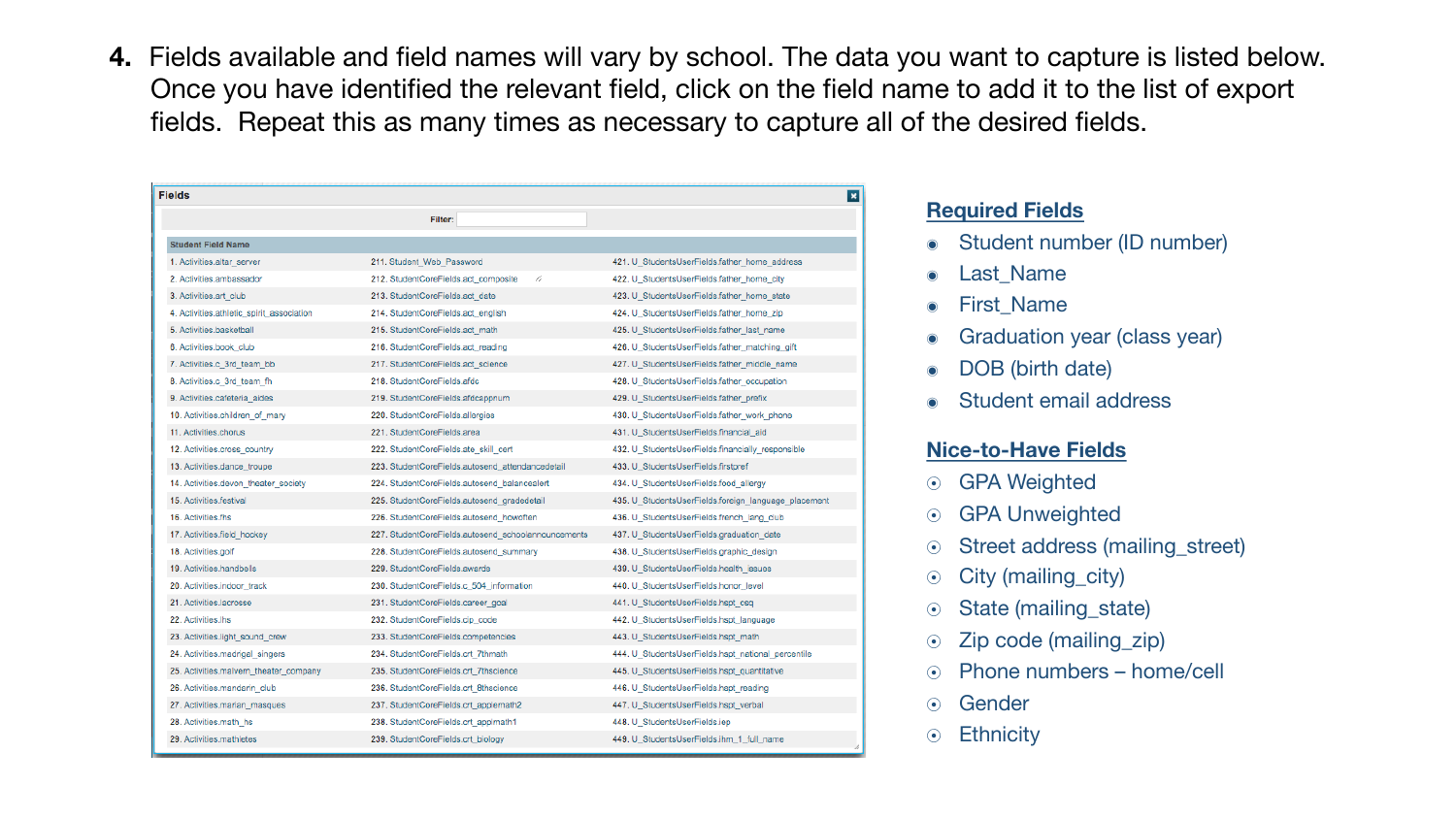**3.** Once you've captures all appropriate fields for export, press "Submit." This will generate a download file named *student.export.text*.

#### **Quick Export**

| Export the 449 selected students                                                                                                                                                                                                                                        |                          |
|-------------------------------------------------------------------------------------------------------------------------------------------------------------------------------------------------------------------------------------------------------------------------|--------------------------|
| Student_Number<br>First_Name<br>Last_Name<br>StudentCoreFields.graduation_year<br>U_StudentsUserFields.student_email<br>Simple_GPA<br>Cumulative_GPA<br><b>DOB</b><br>Gender<br>Ethnicity<br>Street<br>City<br>State<br>Zip<br>U_StudentsUserFields.phone<br>Home_Phone |                          |
| <b>Field Delimiter</b>                                                                                                                                                                                                                                                  | $\div$<br>Tab            |
| <b>Record Delimiter</b>                                                                                                                                                                                                                                                 | $\div$<br>CR             |
| "Surround Fields"                                                                                                                                                                                                                                                       | Column titles on 1st row |
| <b>Export DCID</b>                                                                                                                                                                                                                                                      |                          |
|                                                                                                                                                                                                                                                                         | <b>Fields</b>            |
|                                                                                                                                                                                                                                                                         |                          |
|                                                                                                                                                                                                                                                                         | Submit                   |
|                                                                                                                                                                                                                                                                         | יתון.<br>.               |